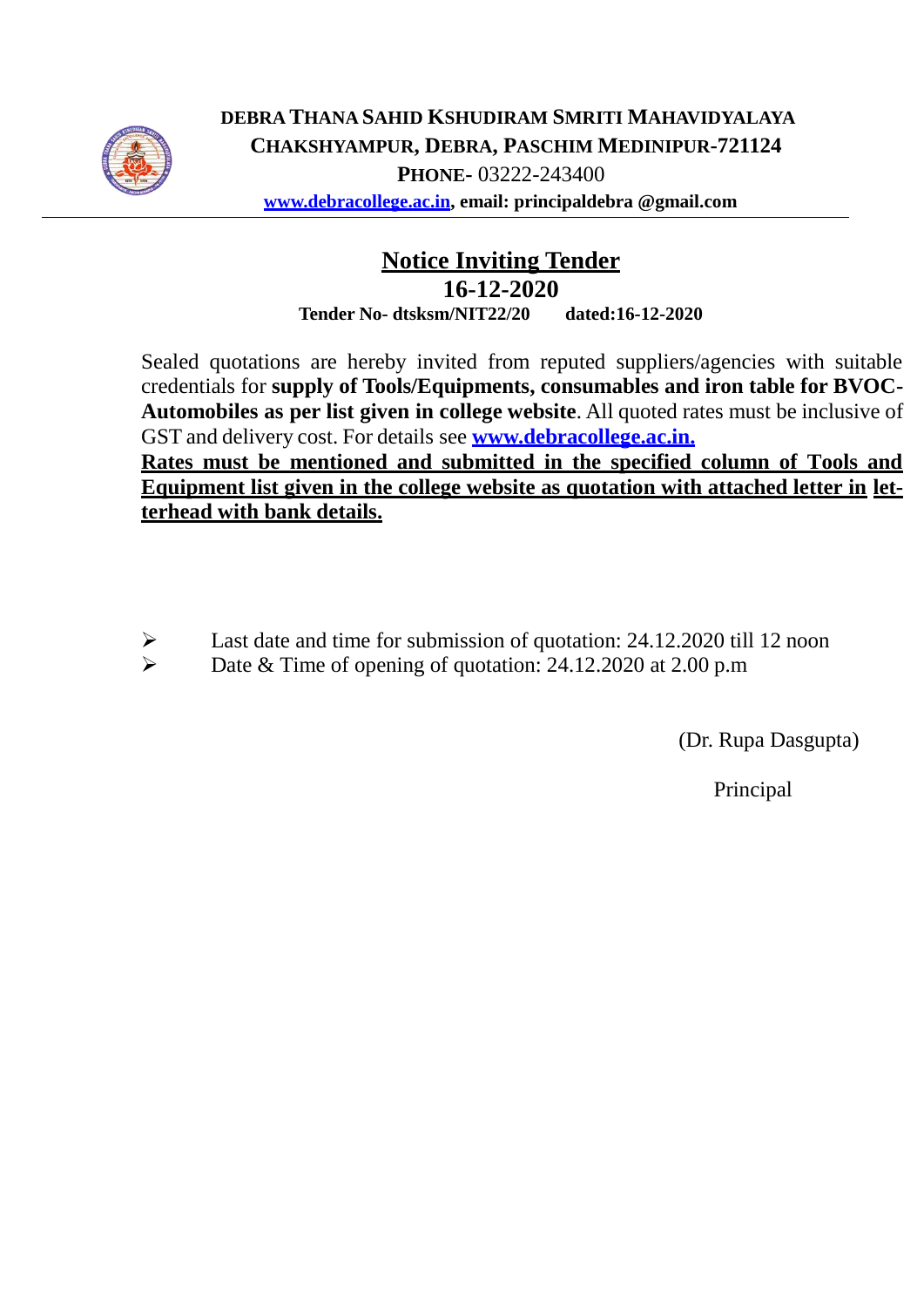## **NIT/22 dated 16-12-2020 LIST OF TOOLS AND EQUIPMENT**

| Sl No.         | Name of the Tolls & equipment                                                                   | Specification                                      | Rate/unit |
|----------------|-------------------------------------------------------------------------------------------------|----------------------------------------------------|-----------|
| 1              | Allen Key set                                                                                   | 2 mm to 14 mm                                      |           |
| $\overline{2}$ | Calliper inside with spring                                                                     | $15 \text{ cm}$                                    |           |
| 3              | calliper outside with spring                                                                    | $15 \text{ cm}$                                    |           |
| $\overline{4}$ | <b>Centre Punch</b>                                                                             | 10 mm. Dia * 100 mm                                |           |
| 5              | Dividers with springs                                                                           | 15 cm                                              |           |
| 6              | Electrician screw driver                                                                        | 250 mm                                             |           |
| 7              | Hammer ball peen with handle                                                                    | $0.5$ Kg                                           |           |
| 8              | Hands file for Second cut flat                                                                  | 20 cm                                              |           |
| 9              | Philips Screw Driver set of 5<br>pieces                                                         | 100 mm to 300 mm                                   |           |
| 10             | Pliers combination                                                                              | 20 cm                                              |           |
| 11             | Screw driver Blade                                                                              | 20 cm * 9 mm                                       |           |
| 12             | Screw driver Blade                                                                              | 30 cm * 9 mm                                       |           |
| 13             | Scriber                                                                                         | 15 cm                                              |           |
| 14             | Spanner D.E. set of 12 pieces                                                                   | 6 mm to 32 mm                                      |           |
| 15             | Spanner, ring set of 12                                                                         | 6 to 32 mm                                         |           |
| 16             | Spanners socket with speed<br>handle, T-bar, ratchet and<br>universal set of 28 pieces with box | upto 32 mm                                         |           |
| 17             | Steel rule                                                                                      | 30 cm                                              |           |
| 18             | Steel tool box with lock and key<br>(folding type)                                              | 400*200*150 mm                                     |           |
| 19             | Wire cutter and stripper                                                                        |                                                    |           |
| 20             | Adjustable spanner (pipe wrench)                                                                | 350 mm                                             |           |
| 21             | Allen Key set of 12 pieces                                                                      | 2 mm to 14 mm                                      |           |
| 22             | Battery-charger                                                                                 | capable to change batteries from 5 Ah to<br>150 Ah |           |
| 23             | Chisel flat                                                                                     | 10 cm                                              |           |
| 24             | Circlip pliers Expanding and<br>contracting                                                     | 15 cm to 20 cm                                     |           |
| 25             | Electric Soldering Iron                                                                         | 230 volt 60 watts, 250 volt 25 watts               |           |
| 26             | Electric testing screw driver                                                                   |                                                    |           |
| 27             | File flat, bastard                                                                              | $20 \text{ cm}$                                    |           |
| 28             | File, half round , second cut                                                                   | $20 \text{ cm}$                                    |           |
| 29             | File, Square second cut                                                                         | $20 \text{ cm}$                                    |           |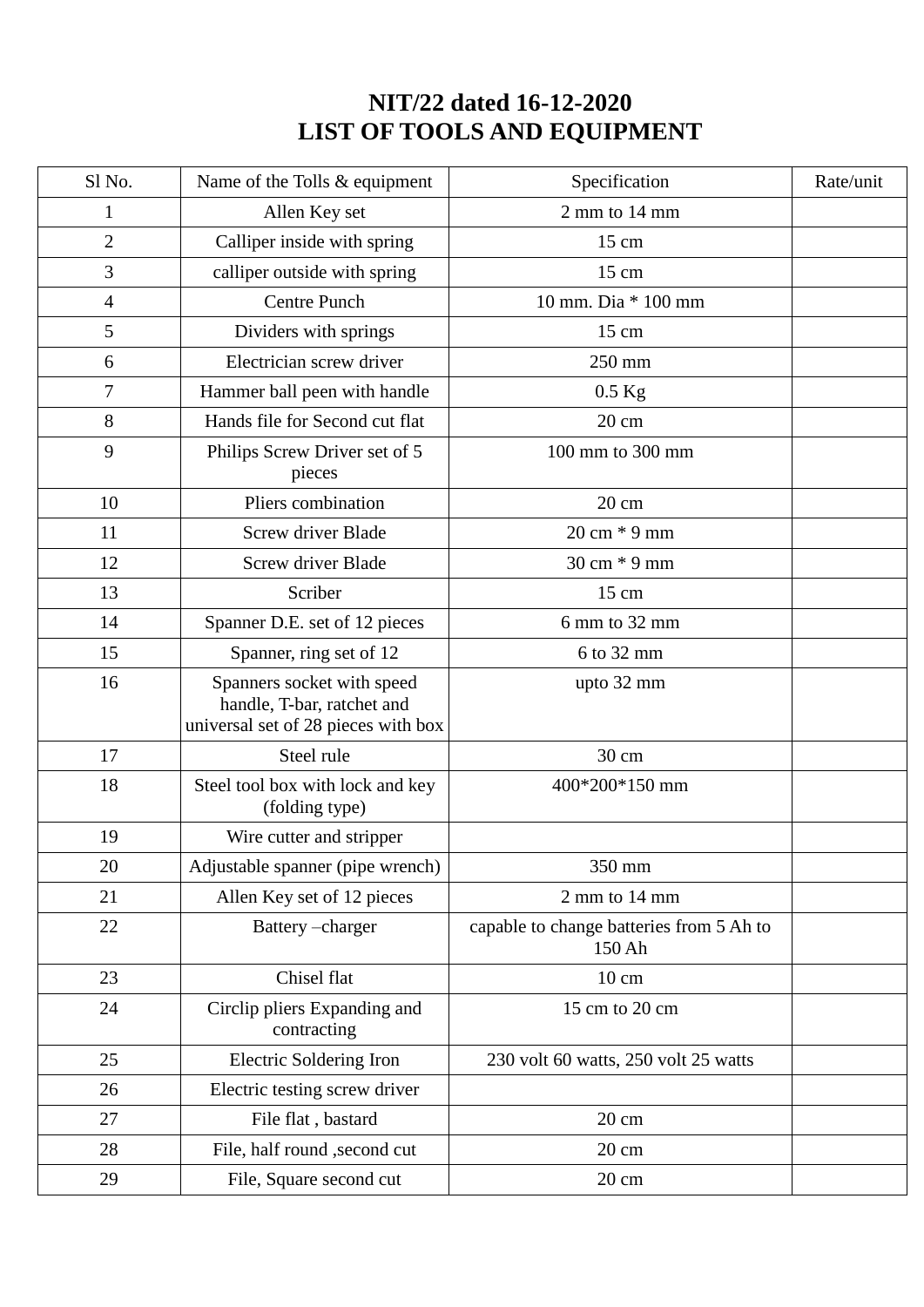| 30 | File, Square round                                                   | 30 cm                                                   |  |
|----|----------------------------------------------------------------------|---------------------------------------------------------|--|
| 31 | File, triangular, second cut                                         | $15 \text{ cm}$                                         |  |
| 32 | Files assorted sizes and types<br>including safe edge file (20 No's) |                                                         |  |
| 33 | Flat File, second cut                                                | $25 \text{ cm}$                                         |  |
| 34 | Flat File, bastard                                                   | 35 cm                                                   |  |
| 35 | Fuel feed pump for Diesel                                            | Hand operated plunger type                              |  |
| 36 | Fuel injection pump (Diesel)<br>inline                               | 4/6 cylinders RSV Mechanical Pneumatic<br>Governor type |  |
| 37 | Hacksaw frame                                                        | 20 to 30 cm                                             |  |
| 38 | Hammer Ball Peen                                                     | $0.75$ kg                                               |  |
| 39 | Hand vice                                                            | upto 37 mm                                              |  |
| 40 | Injector - Multi hole type, Pintle<br>type                           |                                                         |  |
| 41 | Multimeter digital                                                   |                                                         |  |
| 42 | Oil can                                                              | 0.5*0.25 Lit capacity                                   |  |
| 43 | Outside micrometer                                                   | $0$ to 25 mm                                            |  |
| 44 | Outside micrometer                                                   | 25 to 50 mm                                             |  |
| 45 | Outside micrometer                                                   | 50 to 75 mm                                             |  |
| 46 | Outside micrometer                                                   | 75 to 100 mm                                            |  |
| 47 | Philips Screw Driver set of 5<br>pieces (pozidrivand torx drive)     | 100 mm to 300 mm                                        |  |
| 48 | Piston ring compressor                                               |                                                         |  |
| 49 | Piston Ring expander and<br>remover.                                 |                                                         |  |
| 50 | Piston Ring groove cleaner                                           |                                                         |  |
| 51 | Pliers flat nose                                                     | 15 cm                                                   |  |
| 52 | Pliers round nose                                                    | $15 \text{ cm}$                                         |  |
| 53 | Pliers side cutting                                                  | $15 \text{ cm}$                                         |  |
| 54 | Portable electric drill Machine                                      | upto 10 mm(Heavy duty)                                  |  |
| 55 | Scriber                                                              | $15 \text{ cm}$                                         |  |
| 56 | Spanner, adjustable                                                  | 15 cm                                                   |  |
| 57 | Spark plug spanner 14mm x<br>18mm x Size                             | Long bit for alto 800 car                               |  |
| 58 | Steel rule 15 cm inch and metric                                     |                                                         |  |
| 59 | Timing lighter                                                       |                                                         |  |
| 60 | Torque wrenches                                                      | 5-35 Nm, 12-68 Nm, 50-225 Nm                            |  |
| 61 | Tyre pressure gauge with holding<br>nipple                           |                                                         |  |
|    |                                                                      |                                                         |  |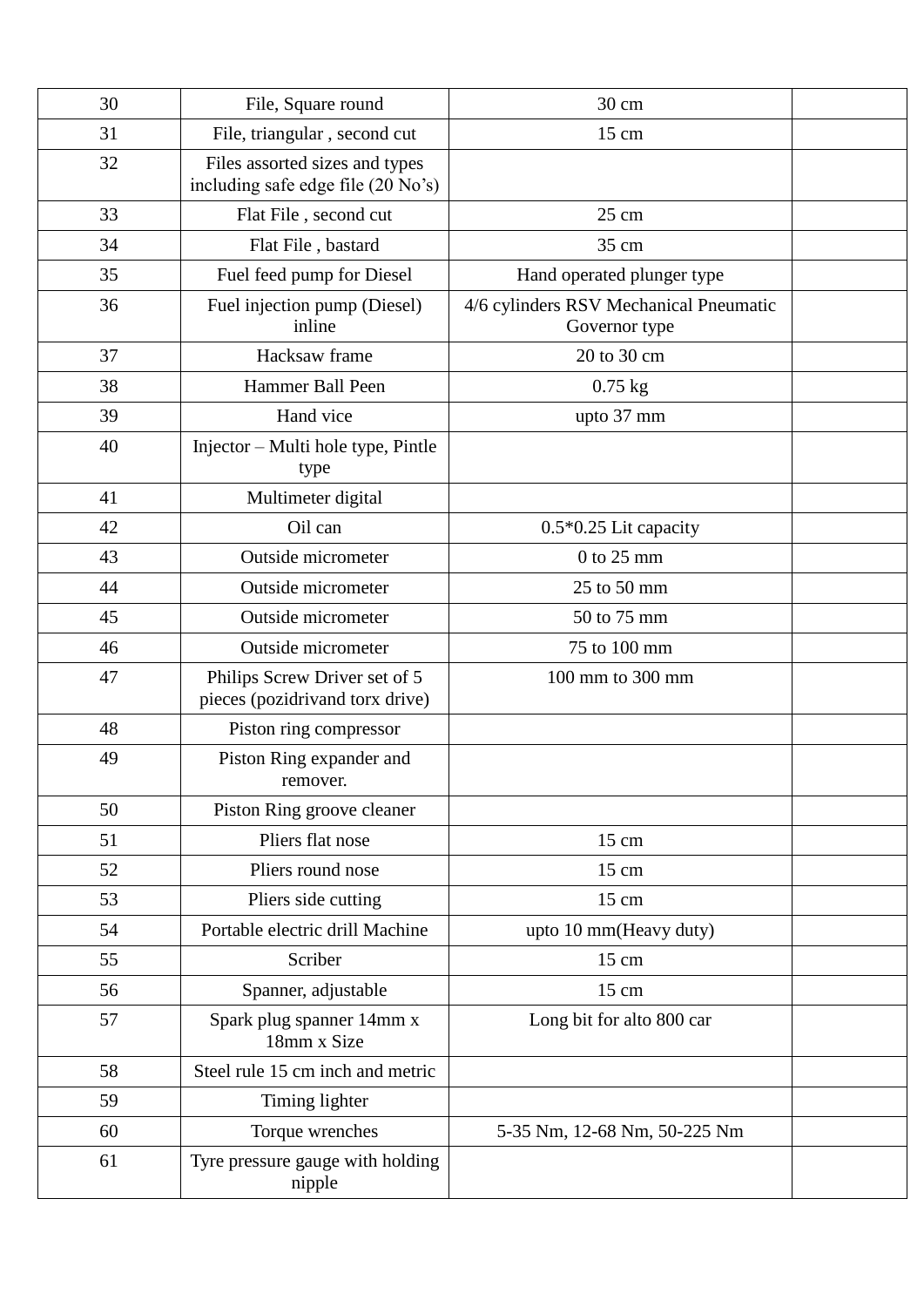| 62 | <b>Valve Lifter</b>                                           |                                                 |  |
|----|---------------------------------------------------------------|-------------------------------------------------|--|
| 63 | Valve spring compressor universal                             |                                                 |  |
| 64 | Venire calliper                                               | 0 to 300 mm with least count 0.02 mm            |  |
| 65 | Carburettor – Solex, Mikuny for<br>dismantling and assembling | solex, mikuny for dismantling and<br>assembling |  |
| 66 | Tool box                                                      |                                                 |  |
| 67 | <b>Dress</b>                                                  |                                                 |  |
| 68 | Helmet                                                        |                                                 |  |
| 69 | Safety goggles                                                |                                                 |  |
| 70 | Gloves                                                        |                                                 |  |
| 71 | Safety shoes                                                  |                                                 |  |
| 72 | Fire extinguisher                                             |                                                 |  |
| 73 | Hydraulic jack & stand                                        | 2 TON capacity                                  |  |
| 74 | Petrol engine                                                 | SUZUKI SWIFT PETROL K12M                        |  |
| 75 | Diesel engine                                                 | SUZUKI SWIFT DIESEL D13A                        |  |
| 76 | Gear box                                                      | SUZUKI SWIFT (K12M/D13A)                        |  |
| 77 | Clutch set                                                    | Any SUZUKI Vehicle                              |  |
| 78 | Differential with dead axle                                   | <b>SUZUKI EECO CAR</b>                          |  |
| 79 | Propeller shaft                                               | <b>SUZUKI EECO CAR</b>                          |  |
| 80 | Steering column with Steering box<br>set                      | Any SUZUKI Vehicle                              |  |
| 81 | Brake disc & drum                                             |                                                 |  |

## **CONSUMABLES**

| Sl. No         | Name of the Tolls & Equipments   | Rate/unit |
|----------------|----------------------------------|-----------|
| 1              | <b>Battery</b>                   |           |
| $\overline{2}$ | <b>Brake fluids</b>              |           |
| 3              | Diesel                           |           |
| 4              | Different type gasket material   |           |
| 5              | Different type of oil seal       |           |
| 6              | Drill Twist (assorted)           |           |
| 7              | Emery paper - 36–60 grit, 80–120 |           |
| 8              | Engine oil & Engine coolant      |           |
| 9              | Gear oils                        |           |
| 10             | Hacksaw blade (consumable)       |           |
| 11             | Hydrometer                       |           |